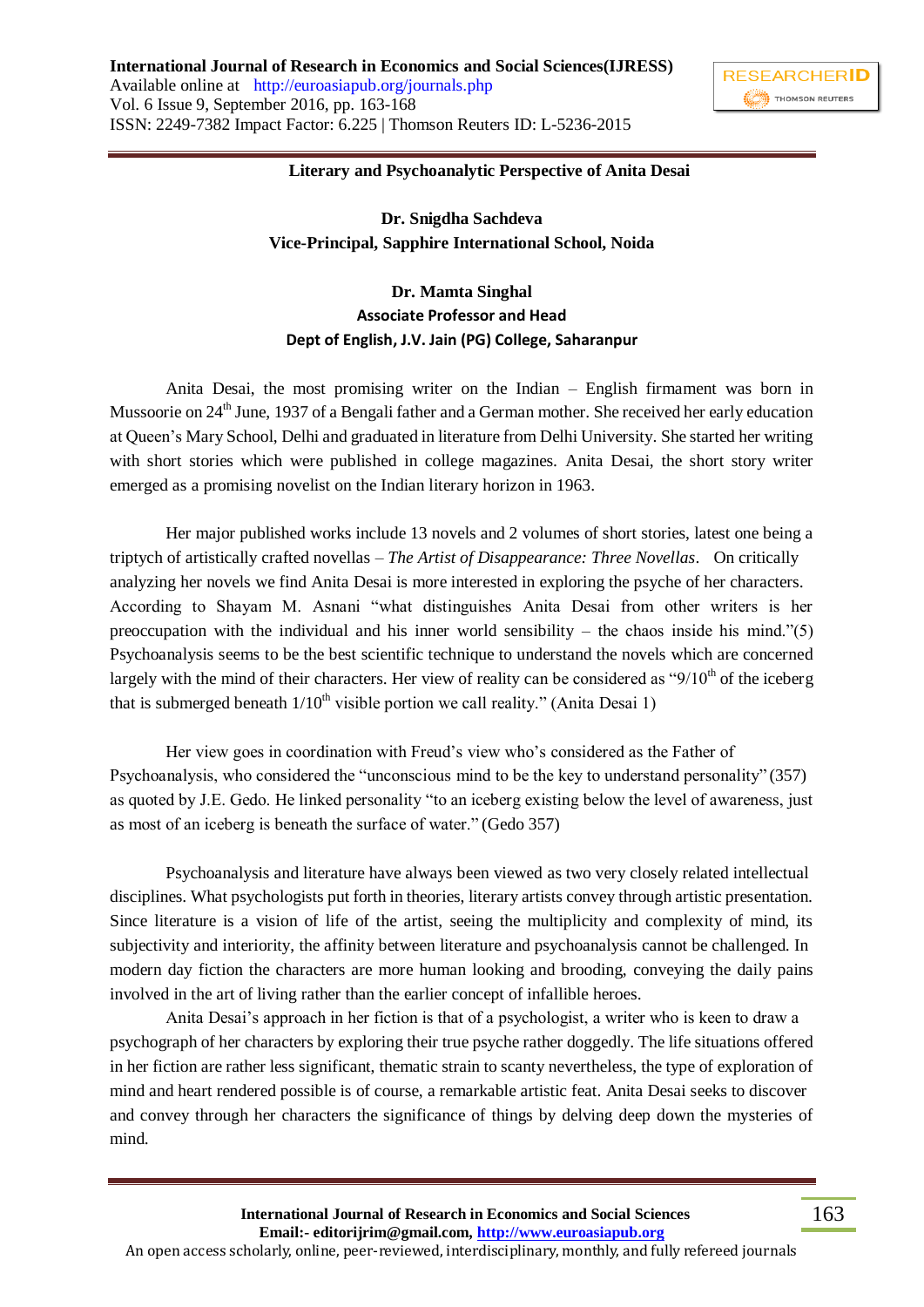## As she asserts:

My writing is an effort to discover, underline and convey the significance of things. I must seize upon that incomplete and seemingly meaningless mass of reality around me and try and discover its significance by plunging below the surface and plumbing the depths, then illuminating those depths, till they become more lucid, brilliant and explicable reflection of the visible world. (Desai  $61 - 69$ ) Sigmund Freud, attributed the credit of discovering the unconscious to literary artists and philosophers. He asserted that he has simply discovered the scientific technique by which the unconscious could be studied. The conflicts, complexes, defenses, and the working of the inner life of the characters could be analyzed in the light of psychological theories. What distinguishes psychoanalytic literary criticism from other approaches is that it usually takes into account those aspects of work which have been thought of as unimportant by the conventional critics. It"s practice of integrating these "messy details" (qtd. in The Practice of Psychoanalytic Criticism 13) into serious discourse has enabled it to come out with new interpretations of literary works. As the noted Indian English novelist, Nayantra Sahagal opines about psychoanalysis and its importance to study the psyche of characters. "Fiction is about people, basically about character… a novel is concerned with the characters it creates." (6)

The characters in Indian fiction are shaped after the Indian personality structure which is extremely complex and has eluded all categorization until it has been studied from the psychoanalytic angle. Therefore, it becomes imperative both for the novelist and the critics to understand the personality structure so as to authentically portray a character or to scientifically analyze it.

As the women novelists of India were moved emotionally and psychologically by the plight of deprived women, they felt impelled to externalize their repressed psychic mind and highlight their issues in the novels with a view to arouse public consciousness in favor of women's emancipation and amelioration of their condition in the prevailing social situation. With this feminist motive and objective Indian women writers exploited their novels as a vehicle of social reform. Hence, their feminist characters in the novels is surfaced in the delineation of travails and tribulations of women and in depiction of their inner mind.

It goes to the credit of Anita Desai that by shifting the domain of her fiction from outer to inner reality, by carrying the flow of the mental experiences of characters, she has brought it in the mainstream of European and American fiction. Being a psychological novelist the most common themes in her novels are complexity of human relationships particularly the unpleasant man – woman relation, others being withdrawal, alienation, loneliness, isolation, east – west encounter and existential crisis. Kadam Sachin Kumar L. and Lomte Prameshwar N. has rightly quoted that Desai senses that her novels "deal with what Ortega Y. Gassset called the terror of facing, single – handed the ferocious assault of existence." $(55 - 57)$  On doing psychoanalysis of the characters of Anita Desai, we can characterize her characters into three groups: Disintegrated, Sublimated, Integrated and Optimistic characters.

Anita Desai"s female characters are quite vulnerable and lose their inner self and hence it leads to disorientation of their self and whenever a person"s subjective and objective awareness is blurred, he loses interest in the outside world. This is a dangerous state of mind, when a person goes into psychotic condition, his condition deteriorates rapidly and can result in insanity and lead to complete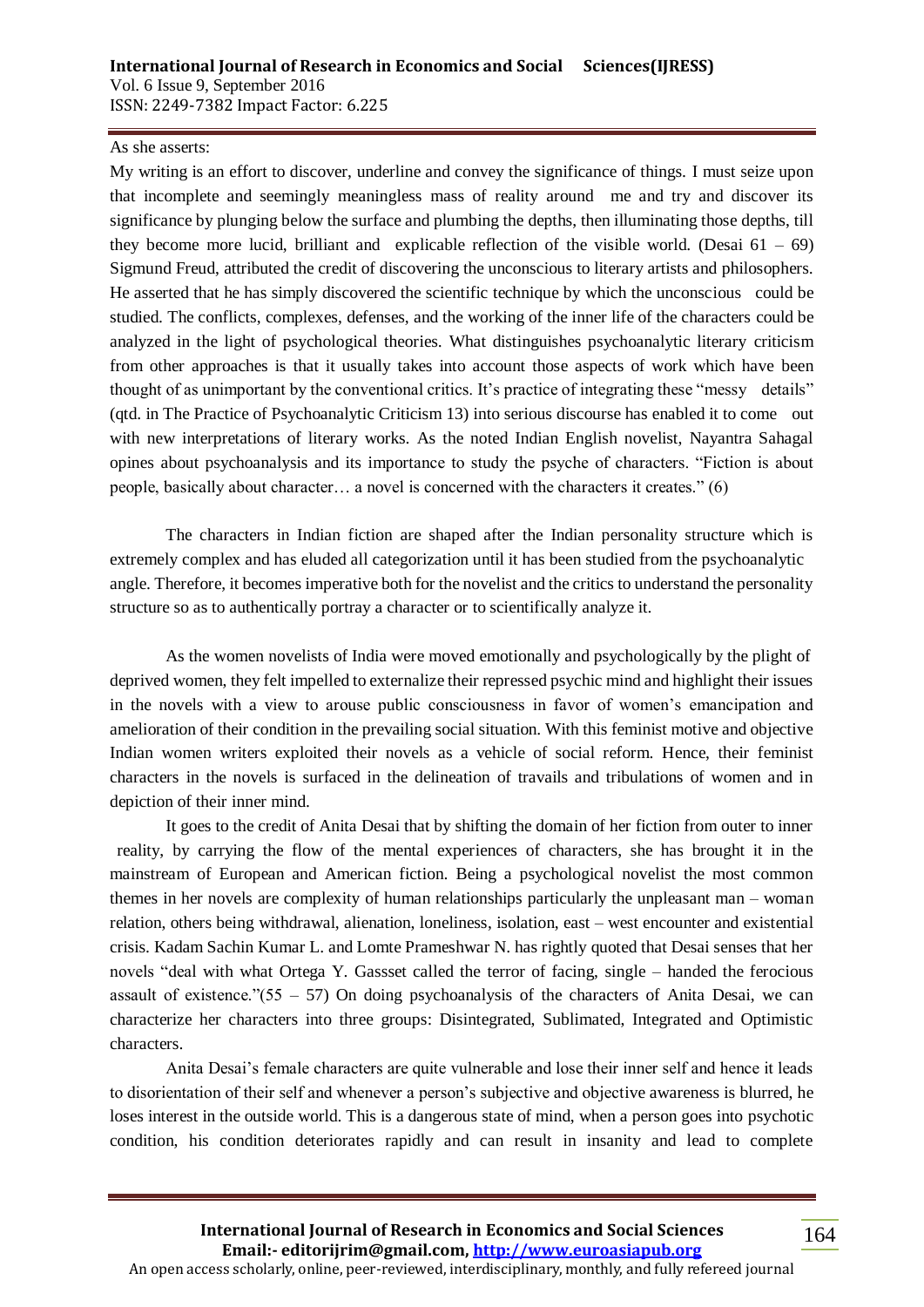disintegration of the person. Harish Raizada comments that "Anita Desai is the most prominent among the Indian English novelists who have tried to portray the tragedy of human souls trapped in the adverse circumstances of life" (31) Maya of *Cry the Peacock*, Monisha and Nirode of *Voices in the City*, Raka, Nanda and Ila Das of *Fire in the Mountain* and protagonist of the Short Story "Man who saw himself Drown" can be placed under this category.

In *Cry the Peacock*, Maya is a severe case of psychosis, who is a morbidly dependent person who fails to get love from her husband, Gautama and turns self – destructive. Monisha of *Voices in the City* is a variant of Maya who is a withdrawn creature and is given to morbid inclinations. Her mental crisis can be ascribed to existential quest for meaning in her life, as there was nothing that could sustain her. After she is charged of theft and due to maladjustment with her in – laws she suffers disintegration completely.

The novel *Fire on the Mountain* brings forth the existential angst and utter fatalism as reflected in the vulnerable and challenged life of the protagonist, Nanda Kaul. The novel begins with her, leading a life of recluse, intermittently reminiscing her past in nostalgic overtones. The author dexterously unfolds her past in the form of interior monologues by Nanda Kaul who had only to grapple with insults, betrayals and sordid saga of spousal infidelity; the pain only to be accentuated by memories of her children. She condemns herself as murderer of Ila, which finally led to her psychic death. Raka also suffered due to psychological alienation and nervous breakdown and set the hillside on fire which can be termed as sadistic. Karen Horney has attributed such behavioral aspects to people who suffer from "Basic Anxiety" (Usha Bande: Novels qtd. by Usha Bande 26) and as a result they dread the environment and develops a feeling of distrust "The author pulls out a masterstroke by cleaving these three disparate characters in a common thread of life in isolation." (B. Sreenivasa Reddy and Sujit Kumar Rath 4)

The protagonist of "The Man Who Saw Himself Drown" found himself dead even though he was alive, is also an extreme case of disintegration:

The body lying in the mud on the bank was of course sodden, and water ran from it in streams, but it could not have been in the water for long, it was intact and what I saw was a man five feet ten inches tall… Every detail in every detail he was myself. (Anita Desai 88)

The protagonist seems to suffer from depersonalization disorder. People with such disorder feel as if they have become cut-off from themselves and are viewing themselves from outside or living with a dream as though they are dead. It often involves reduced emotional responsiveness, a loss of interest in others and loss of reasoning as experienced by the protagonist who could not even analyze the exact cause of his anguish.

Under the category of sublimated characters we can place Sita of *Where Shall We Go This Summer?* Bim of *Clear Light of the Day*, Uma of *Fasting , Feasting*, Pat of "Scholar and Gypsy", Mr. Bose of "Pigeons at Day Break", Suno of "Studies in the Park" and Deven of *In Custody*. These characters transcend from their personal problems, and attain maturity of perception and evolve with a sublimated vision. Sublimation has a vast meaning. Sometime after much struggle if a person realizes that there are no values outside life and that an autonomous self can evolve only when the selfflows out to the world in an act of participation, he"s said to be sublimated.

Suno, the protagonist of the short story "Studies in the Park" is so much enervated due to family atmosphere that he is unable to study at home and finds a place in the park which provides him some solace, but there also he finds a number of students already positioned with grimaced faces. Suno feels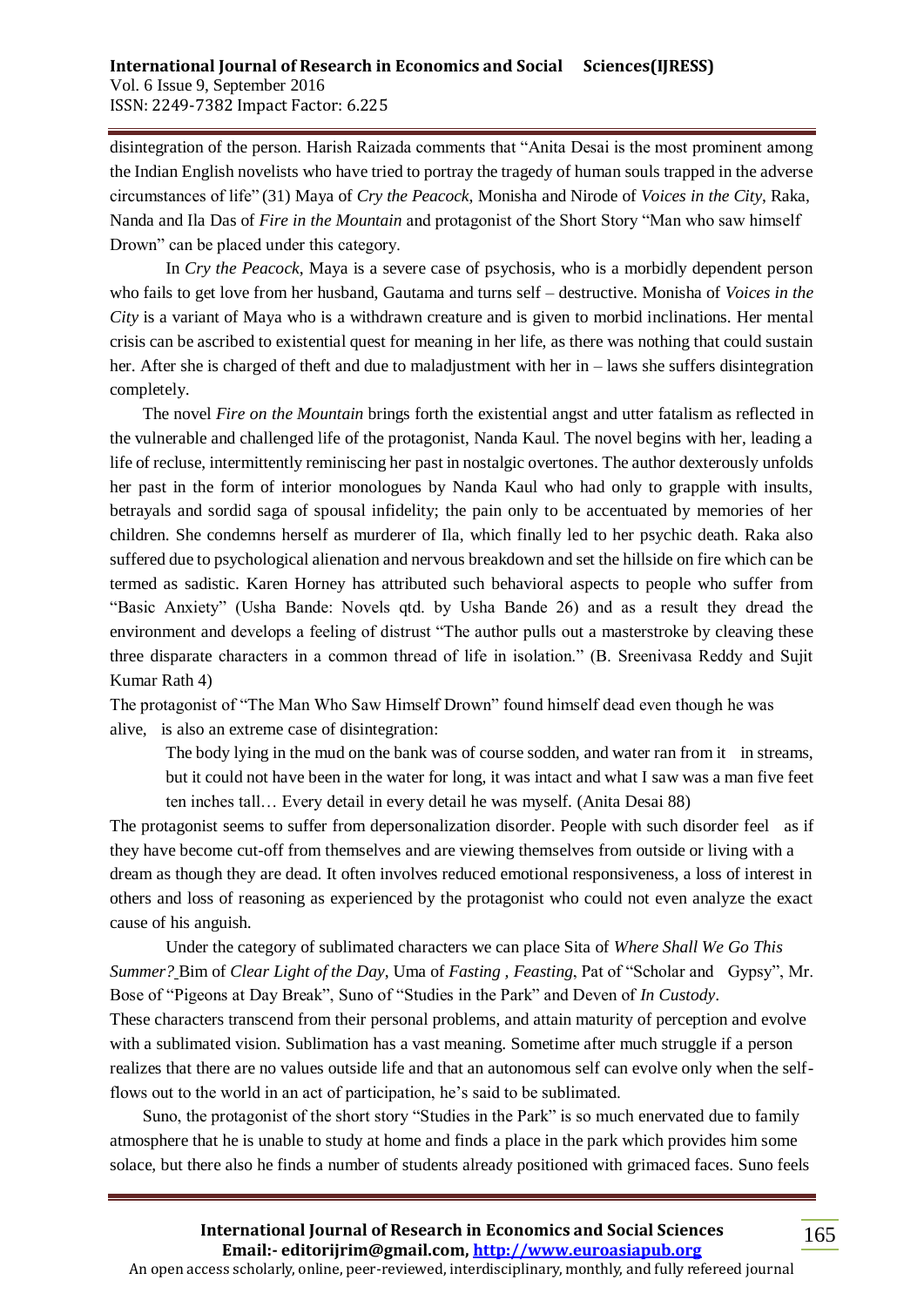disappointed, but his disappointment is transformed into hope and optimism when he sees a pale, white, suffering Muslim lady in the lap of an elderly gentleman who is looking like a benevolent scholar with a long beard and an affectionate face. The lady is being tenderly caressed by the gentleman and there is an aura of immortal solace and peace around them. "They never looked at anyone else, only at each other, with an expression that halted me. It was tender, loving, yes, but in an inhuman way, so intense. Divine, I felt or insane." (Desai 30)

Suno feels that burden of studies is decidedly useless in the face of love and kindness. Suno treats himself as a completely liberated and sublimated soul at this juncture. Similarly, Sita in *Where Shall We Go This Summer?* feels relieved at sight of a pale, weak Muslim lady being loved intensely by her husband. "They were like a work of art – so apart from the rest of us – they were inhuman, divine. So strange that love, the sadness, not like anything I have seen or known." (Desai 146 – 147) Sita regards these moments of love and sympathy as truly divine attributes and considers life spent during these fractions of time as an immortal bliss.

"Scholar and Gypsy" is a short story of temperamental contrast on a micro plane whereas Sita of *Where Shall We Go This Summer?* is a story on the macro plane. David regards Pat as woman of blurred outlook. They have heated arguments on religion, hippies, Buddhists etcetera. She had complete conviction in her spiritual path, when David mocked at her that how she can become a Buddhist in a Hindu temple. In her spiritual quest, she knew "it's possible to find Buddha in a Hindu temple, why, you can find him in church, a forest, anywhere" (Desai 137) Dr. A.H. Tak asserts that:

Anita Desai"s heroines are engrossed in their nascent attempts to find viable means for their spiritual quest. Viewed in this perspective, they suffer the tangles of "depersonality" and seek refuge either in the pleasant dream – like memories of personality or try to move on to that higher state of consciousness called transpersonality. (118)

Eric Fromm has rightly said, "If every step in the direction of separation and individuation were matched by corresponding growth of the self, the development of the child would be harmonious." (25) The child who develops harmoniously acquires a healthy and integrated personality and develops an optimistic approach. Abraham Maslow"s theory of the hierarchy of the basic needs also emphasizes on man"s fundamental desire to belong. According to him all have psychological survival needs which include need for safety, love, belonging, self-esteem and finally self-actualization. The most basic of them is safety need. Once the child feels safe and secure, he grows into a healthy child. Maslow feels that the needs at the upper end of the hierarchy are weak and depend on the gratification of the lower needs. He, therefore, postulates that man is an evolutionary creature whose higher nature seeks actualization, just as surely as does the lower nature. Sickness arises when this upward evolution is blocked. Man"s values, desires and fantasies are focused on his strongest unmet needs. Frustration of these produces neurotic conditions. His growth is arrested; he is alienated from his "real self" (17) which according to Maslow and Horney is the foundation of personality.

Under favourable conditions an individual develops as an optimistic, integrated and harmonious personality. After plumbing into the psyche of Arun and Amla in *Voices in the City*, Rakesh in *Devoted Son*, Mr. Mishra in "Accompanist", Deven in *In Custody*, Sarah in *Bye-Bye Black-Bird*, Sophie in *Journey to Ithaca*, Eric in *Zigzag Way* and Lotte and Hugo in *Baumgartner's Bombay*, we find all these characters handling the life situations with an optimistic attitude and also helped in maintaining the integrity of mind and self as a whole. All our integrated characters in the process of individuation have

**International Journal of Research in Economics and Social Sciences Email:- editorijrim@gmail.com, http://www.euroasiapub.org** An open access scholarly, online, peer-reviewed, interdisciplinary, monthly, and fully refereed journal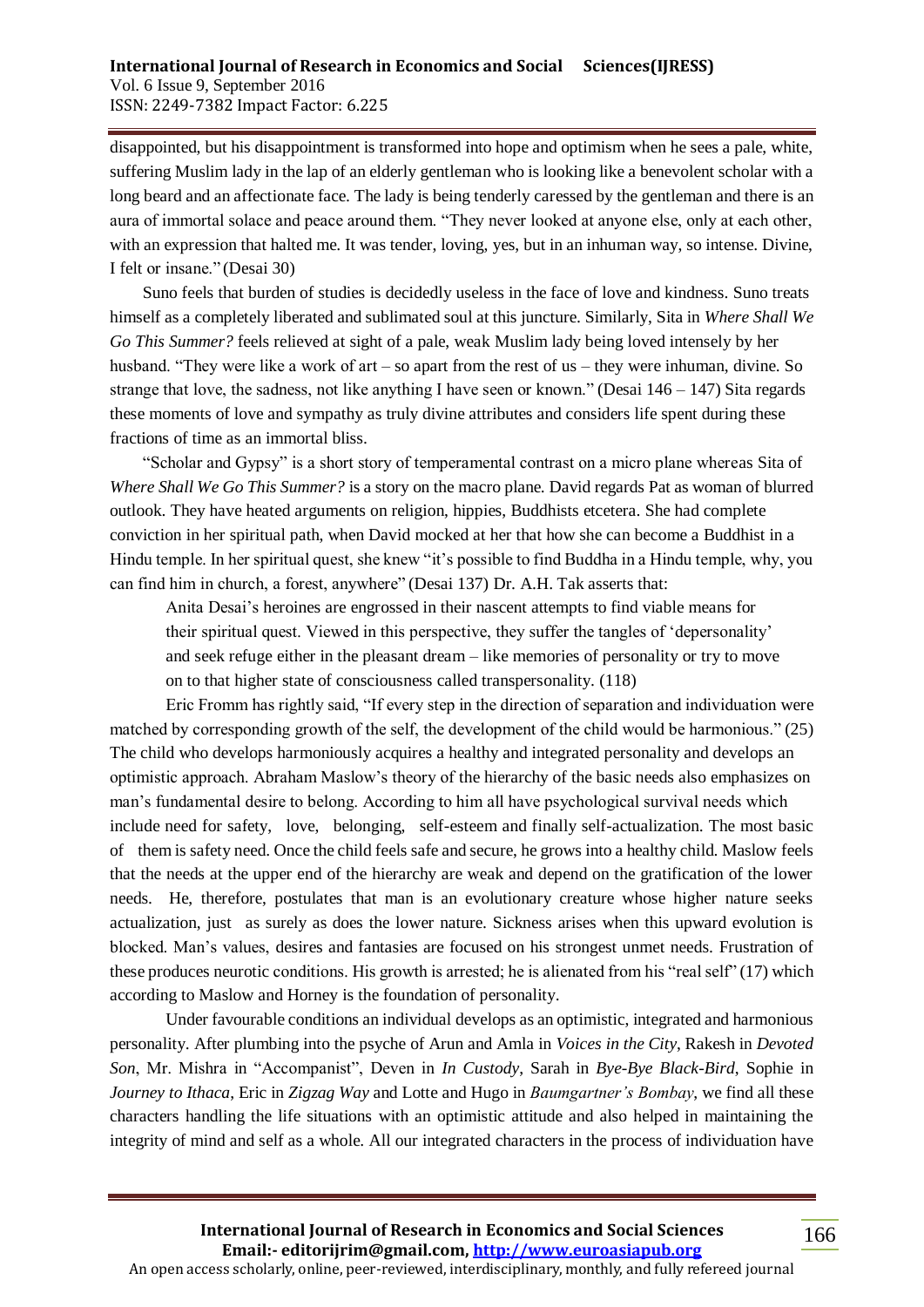revealed self-strength and a tendency to emerge out of their isolation, insecurity and anxiety and gain solidarity and equilibrium.

In my opinion Anita Desai has done in-depth study of psychology besides reading a lot of psychological novels. She is able to relate various psychological disorders like psychosis, neurosis, depersonalization disorder; schizophrenia, depression and anxiety – neurosis amongst her characters. My personal findings are obsessive compulsive disorder suffered by Raman of *Where Shall We Go This Summer?* Depersonalization disorder, suffered by the protagonist of "Man who Saw Himself Drown", Acculturative stress suffered by Hugo in *Baumgartner's Bombay* and Sarah in *Bye – Bye Black – Bird*. Secondly, I have emphasized on the moments of transcendence which elevates and sublimates a person from his existing problems. Thirdly, my findings are various disorders like neurosis, psychosis, existential anxiety, and acculturative stress which leads to disintegration of personality.

In order to reveal the beauty and ugliness of life, Anita Desai deploys characters having acute sensitivity to its grandeur as well as sordidness. She"s not a visionary or a mystic but an artist, who shows, in Hardy"s words, "the sorriness underlying the grandest things and the grandeur underlying the sorriest things" (132)

A scrutiny of Anita Desai"s art shows that the novelist is growth oriented. The development of her first heroine, Maya, to her latest creation, Ravi of "Artist of Disappearance" who lives a hermetic life in the burnt ruin of his childhood home, creating art out of nature is the story of a steady ascent towards self – actualization. One discovers this expanding vision of authenticity in her short stories where her characters show an ability to integrate their disintegrated personalities in the moments of epiphany. Perhaps her own urge of self – realization, bequeathed to some of her protagonists in the shape of her artistic vision, is responsible for the fullness of compassion in her fiction.